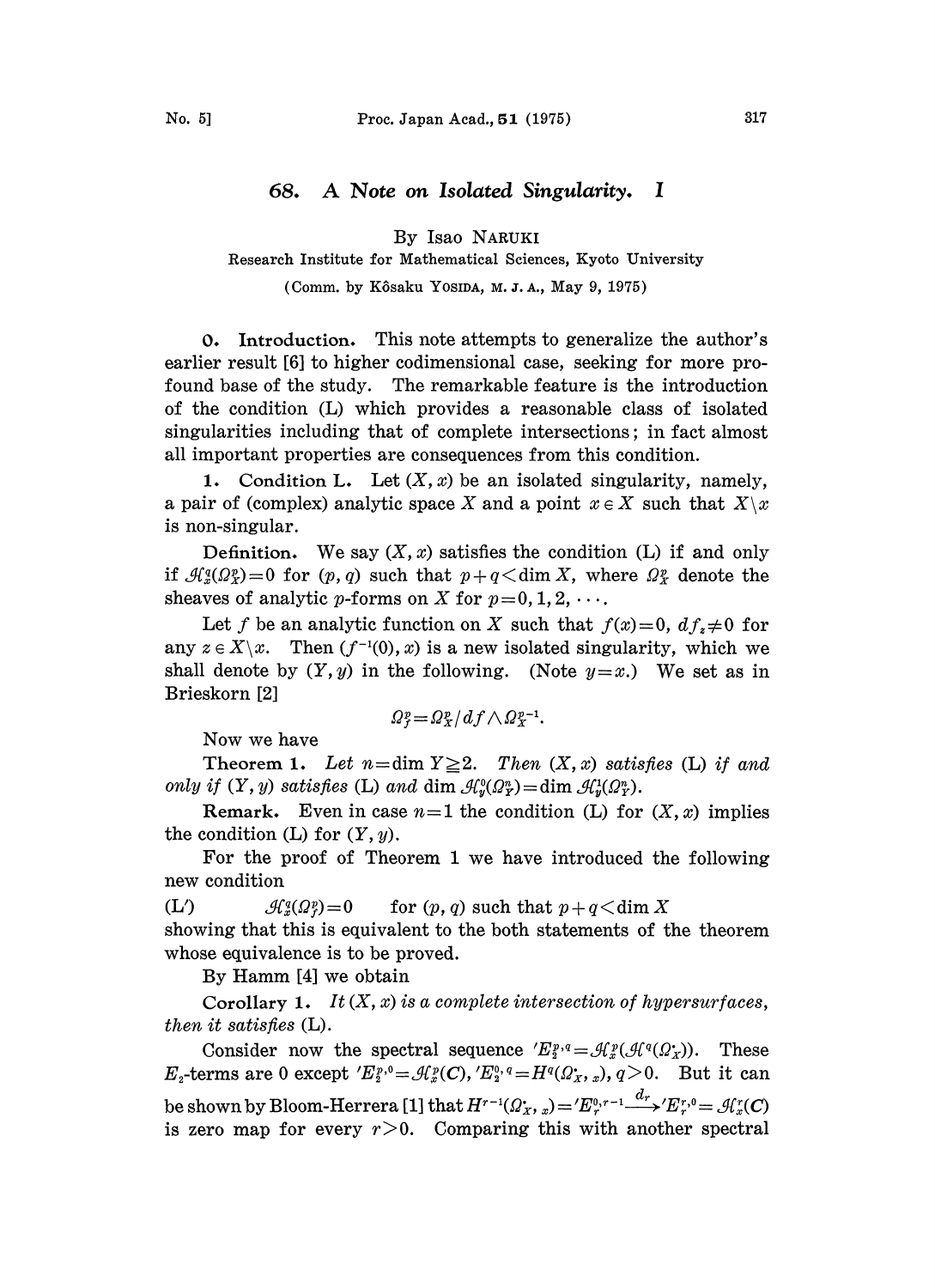sequence  $E_i^{p,q} = \mathcal{A}_{n}^{q}(\Omega_{n}^{p})$  which converges to the same limit, we obtain

Corollary 2. If  $(X, x)$  satisfies (L), then  $\mathcal{A}_x^p(C) = H^p(\Omega_X, x) = 0$  for  $p <$ dim X.

By similar method we obtain also

Corollary 3. Let  $(X, x)$  satisfy  $(L)$  and f be as above. Then the sequence

$$
0 \longrightarrow \Omega_X^0 \xrightarrow{df} \Omega_X^1 \xrightarrow{df} \cdots \xrightarrow{df} \Omega_X^{\dim X}
$$

is exact, where  $\Omega^{p-d}_{\mathcal{X}}$ ,  $\Omega^{p+1}_{\mathcal{X}}$  denotes the exterior multiplication by df.

In case  $(X, x)$  is a complete intersection, Corollaries 2 and 3 have already been proved in Greuel [3].

2. Further results. First we introduce some new complexes:

$$
{}'\Omega^{\bullet}_f = 0 \longrightarrow \Omega^0_f \xrightarrow{d} \Omega^1_f \xrightarrow{d} \cdots \xrightarrow{d} \Omega^n_f \longrightarrow 0
$$
  

$$
{}'\Omega^{\bullet}_F = 0 \longrightarrow \Omega^0_F \xrightarrow{d} \Omega^1_F \longrightarrow \cdots \xrightarrow{d} \Omega^n_F \longrightarrow 0
$$
  

$$
{}''\Omega^{\bullet}_F = 0 \longrightarrow \Omega^0_F \xrightarrow{d} \cdots \xrightarrow{d} \Omega^n_F^{-1} \xrightarrow{d} \Omega^n_F / \mathcal{H}^0_g(\Omega^n_F) \longrightarrow 0,
$$
  
then 
$$
X \longrightarrow \mathbb{R}^n
$$

where  $n=\dim Y$ . Then we obtain

Theorem 2. Assume  $(X, x)$  satisfies  $(L)$ . Then the following statements hold:

- ( i )  $H^p(Q_{r,x}^*)=0=H^p((\ell_{*}\ell^*Q_{r}^*)_x)$  (p  $\leq n$ )
- (ii)  $H^n((\ell_{*}\ell^*\Omega_f^*)_x)$  is torsion-free  $\mathcal{O}_{c,0}$ -module

(iii) There are the following three exact sequences:  
\n
$$
0 \longrightarrow H^{n}(\Omega_{f,x}^{*}) \longrightarrow H^{n}((\iota_{*}\iota^{*}\Omega_{f}^{*})_{x}) \longrightarrow \mathcal{A}_{x}^{1}(\Omega_{f}^{n}) \longrightarrow 0
$$
\n
$$
0 \longrightarrow H^{n-1}((\iota_{*}\iota^{*}\Omega_{Y}^{*})_{y}) \longrightarrow \mathcal{A}_{y}^{1}(\Omega_{T}^{n-1})
$$
\n
$$
\longrightarrow H^{n}((\iota_{*}\iota^{*}\Omega_{Y}^{*})_{x}) \otimes (\mathcal{O}_{C,0}/m) \longrightarrow H^{n}((\iota_{*}\iota^{*}\Omega_{Y}^{*})_{y}) \longrightarrow 0
$$
\n
$$
0 \longrightarrow H^{n-1}((\iota_{*}\iota^{*}\Omega_{Y}^{*})_{y}) \longrightarrow H^{n-1}(\mathcal{A}_{y}^{1}(\Omega_{Y}^{*})) \longrightarrow H^{n}(\mathcal{C}_{Y}^{*})
$$
\n
$$
\longrightarrow H^{n}((\iota_{*}\iota^{*}\Omega_{Y}^{*})_{y}) \longrightarrow H^{n}(\mathcal{A}_{y}^{1}(\Omega_{Y}^{*})) \longrightarrow 0,
$$

where i denotes  $X \to X$  or  $Y \to Y$  according to the context, and m the maximal ideal of  $\mathcal{O}_{c,0}$ .

**Remark.** From (ii) and (iii) it follows that  $H^n(\Omega_{r,x})$  is torsion free. But, in case  $(X, x)$  is a complete intersection, this is also included in a much more general theorem of [3]. It should be remarked that in the proof of Theorem 2 we have not made use of the Morse theory, nor of the Gauss-Mannin connection.

Now we shall discuss the case  $(X, x)$  is smooth; things are nice in such a case as is shown by the following theorem:

**Theorem 3.** Let  $(X, x)$ ,  $(Y, y)$  be as above and assume that  $(x, x)$ is non-singular. Then there are isomorphisms which are canonical in a certain sense: a certain sense:<br>  $\mathcal{H}_{y}^0(\Omega^{n+1}_Y) \simeq \mathcal{H}_{y}^1(\Omega^n_Y) \simeq \cdots \simeq \mathcal{H}_{y}^{n-1}(\Omega^2_Y) \ \mathcal{H}_{y}^0(\Omega^n_Y) \simeq \mathcal{H}_{y}^1(\Omega^{n-1}_Y) \simeq \cdots \simeq \mathcal{H}_{y}^{n-1}(\Omega^1_Y).$ <br>
The dimension of all these cohomology groups are equal. Furthe

$$
\mathcal{A}_y^0(\Omega_T^{n+1}) \simeq \mathcal{A}_y^1(\Omega_T^n) \simeq \cdots \simeq \mathcal{A}_y^{n-1}(\Omega_T^2) \mathcal{A}_y^0(\Omega_T^n) \simeq \mathcal{A}_y^1(\Omega_T^{n-1}) \simeq \cdots \simeq \mathcal{A}_y^{n-1}(\Omega_T^1).
$$